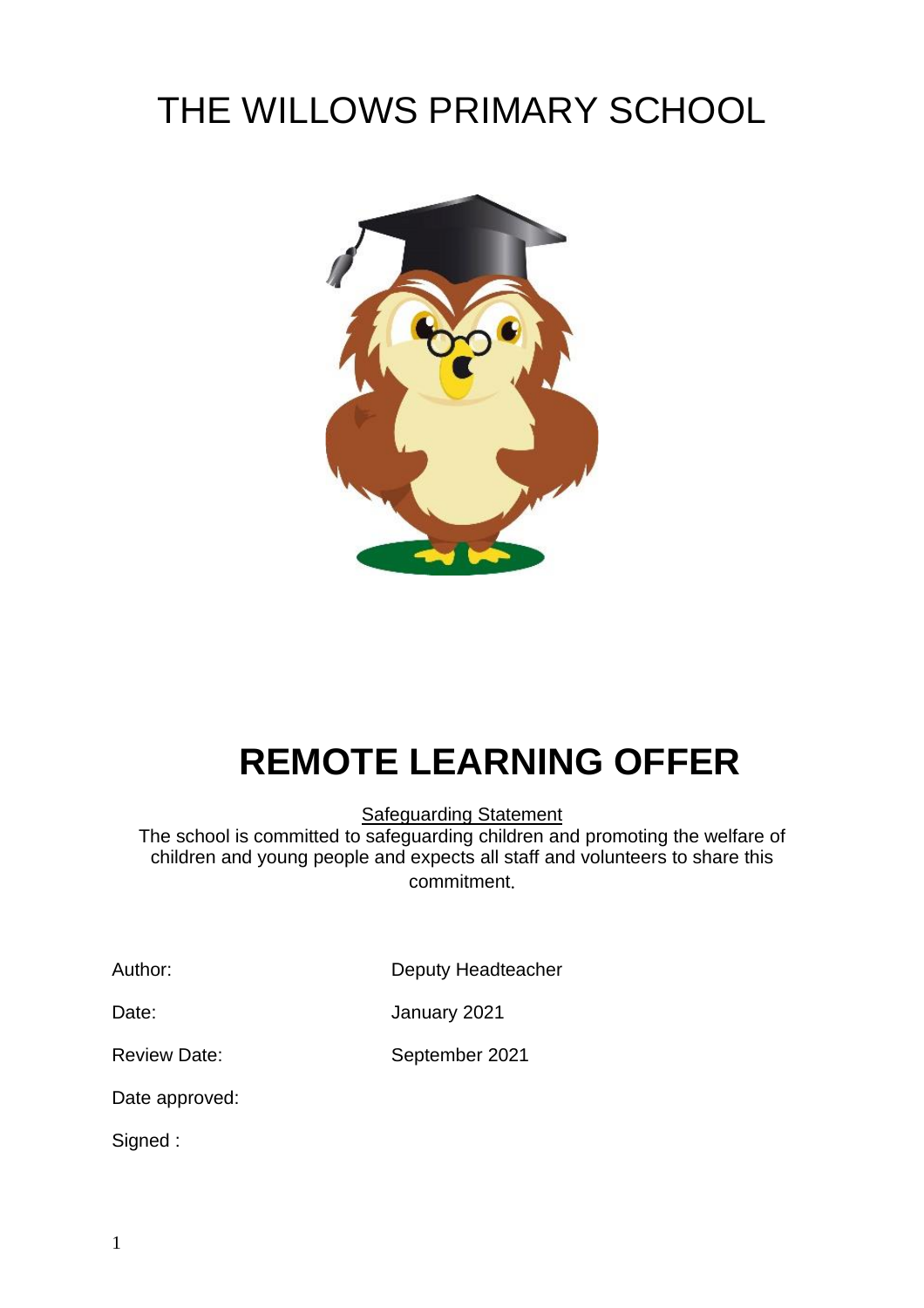#### The context for remote learning is defined by Government guidance – (Appendix I)

#### **Aims**

- To outline the approach The Willows Primary School will take in providing remote learning for pupils during the Coronavirus pandemic. This includes provision for children, who are isolating at home and provision where there is a partial or full closure of the school or year group bubble for any reason.
- To outline the steps that the school will take to ensure staff are able to deliver remote learning, whilst maintaining a focus on their wellbeing and workload. This will include taking all steps to avoid staff 'double working'.
- To provide clarity and transparency to pupils and parents or carers about what to expect from remote education if local restrictions require entire cohorts (or bubbles) to remain at home.
- To outline the support parents can request from school when in need of devices, data or wifi for home learning.

#### **Remote learning will be offered where the following circumstances have been met:**

- A child who has displayed symptoms of Coronavirus is awaiting a test at home\*
- A child has to isolate as a result of a positive test in the family which does not result in a bubble closure
- A confirmed case of a pupil or staff member which results in a year group bubble closure
- A school initiated closure due to insufficient staffing to operate safely
- A local area out-break resulting in a directed school or year group/s closure.

\*Work is only expected to be completed at home if the child is well enough to do so.

# **The remote curriculum: what is taught to pupils at home**

A pupil's first day or two of being educated remotely might look different from our standard approach, while we take all necessary actions to prepare for a longer period of remote teaching.

#### **Remote learning for individual/small groups**

Where an individual is self-isolating as a result of a confirmed Covid-19 case at home, school will provide paper based work packs to be sent home with the child. These include literacy, maths and wider curriculum activities and have been created to keep pace with the current curriculum objectives being taught in each year group.

Further high quality resources (as promoted by the DfE) are also linked on the school website [\(www.thewillowsprimary.org\)](http://www.thewillowsprimary.org/)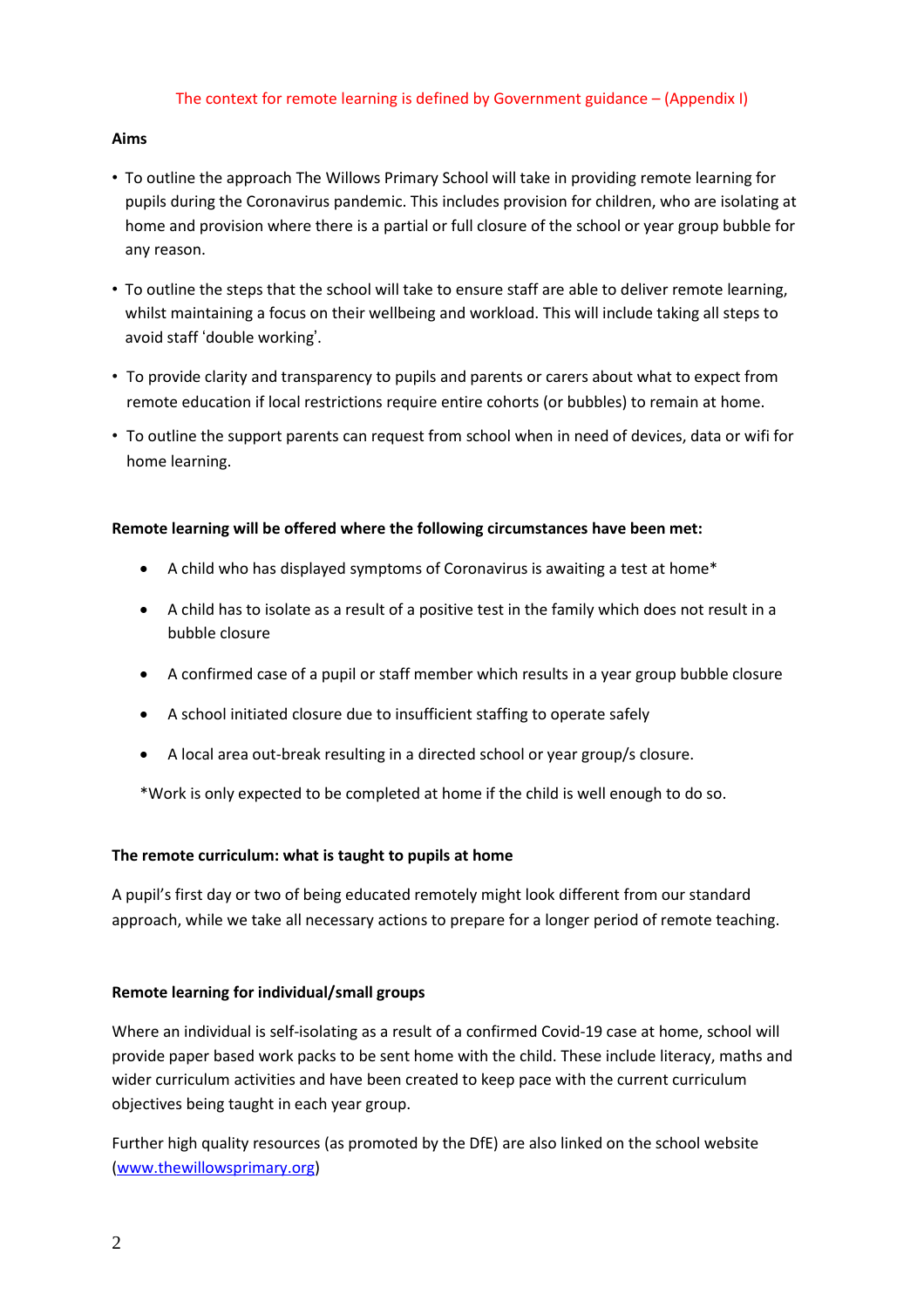Self-isolation packs should be returned to school at the end of the isolation period. The completed activities will be reviewed by the pupil's class teacher.

# **Remote learning during a bubble or wider school closure**

Where a year group or the entire school is required to close due to a positive case, because of staff shortages or a local/national lockdown, we will activate our online learning platform SeeSaw. [\(www.SeeSaw.me\)](http://www.seesaw.me/)

Online remote learning will follow a similar format to that which was used during the Spring/Summer 2020 lockdown with a consistent approach being applied across year groups and age phases. Learning activities will follow the planned curriculum for each year group.

Each week pupils will be provided with an overview of the expected tasks they need to complete in English, Maths and the wider curriculum. One activity for each of these areas will be set every day and pupils will be expected to upload responses or photos of their learning to SeeSaw.

Where appropriate, videos and links may be used to signpost remote learning activities. Maths will continue to follow the White Rose Curriculum and we will use their online videos and resources as these closely match our day to day teaching in school. White Rose work books will be sent home with children to support their maths learning. We will supplement English and other curriculum learning areas with videos created by Oak National Academy. All of these online resources are signposted on our school website. [www.thewillowsprimary.org/home-learning](http://www.thewillowsprimary.org/home-learning)

# **Timetabling and Accessibility**

We understand that the home environment does not have the same facilities as school so we aim to provide remote learning tasks that are accessible for everyone. We carefully plan and use a limited amount of online videos and inputs to ensure that large families or those with limited access to data and devices are not disadvantaged in this way.

Typically in school children complete English (reading, writing and phonics - EYFS/KS1 or spelling - KS2) and Maths lessons in the morning and wider curriculum lessons in the afternoon. We plan learning activities in KS1 (Year 1-2) that will take between 2 and 3 hours daily including time taken to watch any planned video inputs online. It is likely younger children may need a small amount of adult support to access these.

Planned learning activities for children in KS2 (Year 3-6) should take between 3 and 4 hours, if completed correctly including the time take to watch any accompanying instructional videos or inputs.

Children in the Early Years Foundation Stage are set work daily with a flexible approach to the amount of time required. Occasionally, pre-recorded videos with direct teaching in the EYFS are used to support our youngest children with their with home learning

Timings are flexible and if children are enjoying a particular task, they may wish to spend longer on them.

All remote learning can be further supplemented by additional online learning activities referenced on the school website - [www.thewillowsprimary.org/home-learning](http://www.thewillowsprimary.org/home-learning)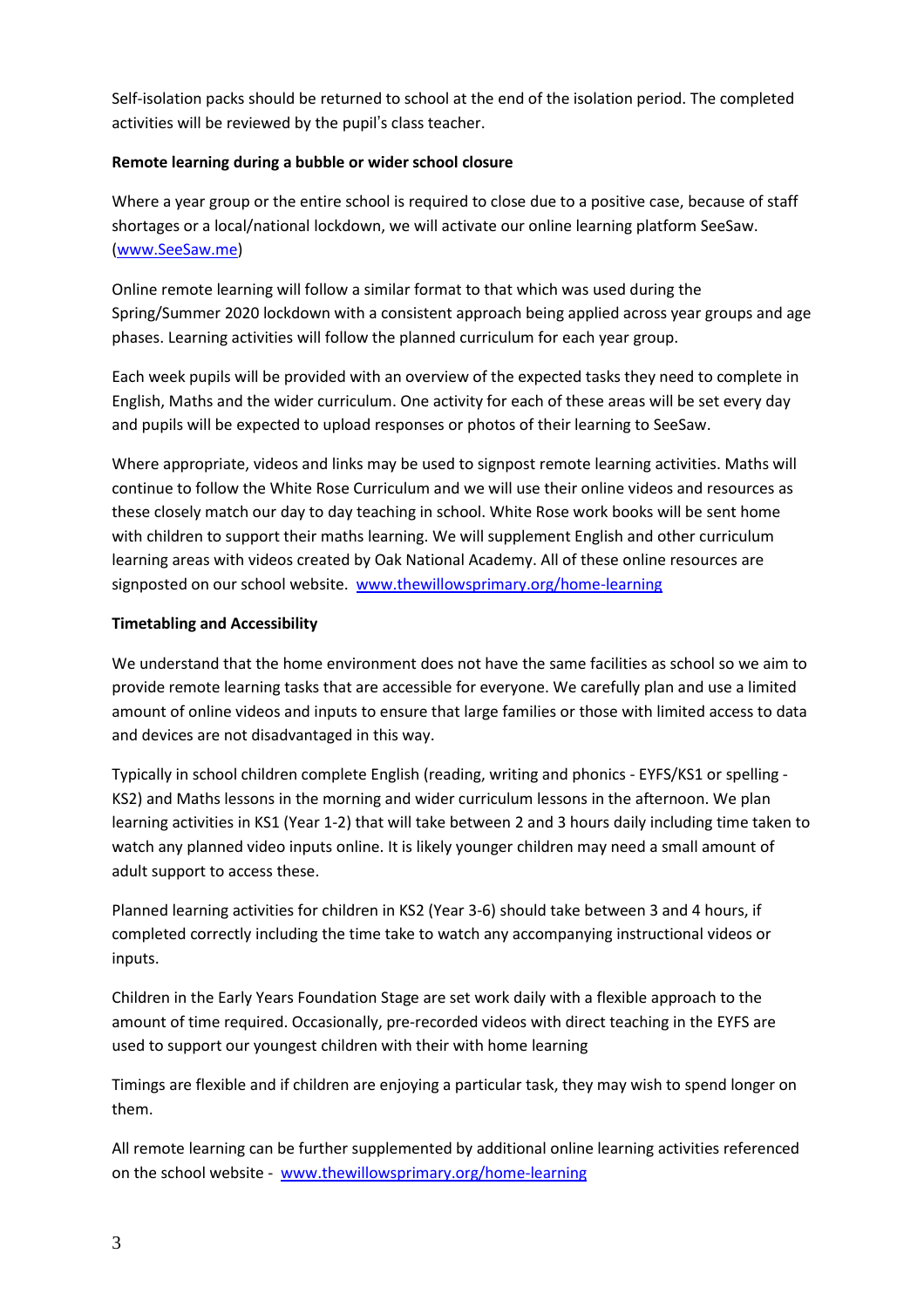# **Accessing Remote Education - Further information about SeeSaw**

SeeSaw is a secure online learning platform used in many schools to support curriculum and remote learning. Pupils at The Willows already use SeeSaw as part of their ICT and computing curriculum in school and are familiar with how to upload and share learning with their class teachers.

Pupils have secure access to SeeSaw on a tablet or browser at home through a home learning QR code/unique pin. Instructions on how to access SeeSaw via an Xbox or Playstation console can be found on our website. <https://www.thewillowsprimary.org/links-resources>

By default, pupil accounts will be set to private and they will not be able to see, comment or like each other's work and learning. If appropriate e.g. for group work, these settings will be altered by the class teacher or administrator and additional monitoring of uploads will then take place. Default settings will always be re-instated once the group work activity has been completed.

# **Safeguarding**

If any inappropriate content is uploaded it will be evidenced, removed and shared with either the Headteacher (Designated Safeguarding Lead) or the Deputy Head (Deputy DSL). Any inappropriate behaviour will be dealt with in-line with our e-safety and safeguarding policies and may result in a suspension of a pupil's SeeSaw account for a period of time. Any instance of inappropriate behaviour on the learning platform will be reported to and discussed with parents/carers.

# **Digital, Online and Computer Access at home**

We recognise that some pupils may not have suitable online access at home. The school will make its best endeavours to provide access to laptops, devices and connectivity support for pupils where they would not otherwise have access. This will include using the laptop allocation from the Department for Education as well as other wifi and data resources and tablet access. Further information can be found at [www.thewillowsprimary.org/help-get-connected](http://www.thewillowsprimary.org/help-get-connected) In almost all cases we can provide some form of support for pupils who are struggling to access online learning including:

- Laptops
- Tablets
- Data SIM cards
- BT Hot Spot Access (unlimited to July 2021)
- Data boosts for most mobile providers

Parents/carers of pupils borrowing a laptop or tablet must sign an Acceptable Use Agreement before a laptop is given for remote learning.

# **Engagement and feedback**

On SeeSaw, teachers are able to give feedback on learning through likes and commenting on children's work. Sometimes this will be an acknowledgement of learning and sometimes it will be a next step which the child will need to act upon. There will be a balance of feedback over time and it is not expected that every piece of remote learning receives written feedback from the teacher.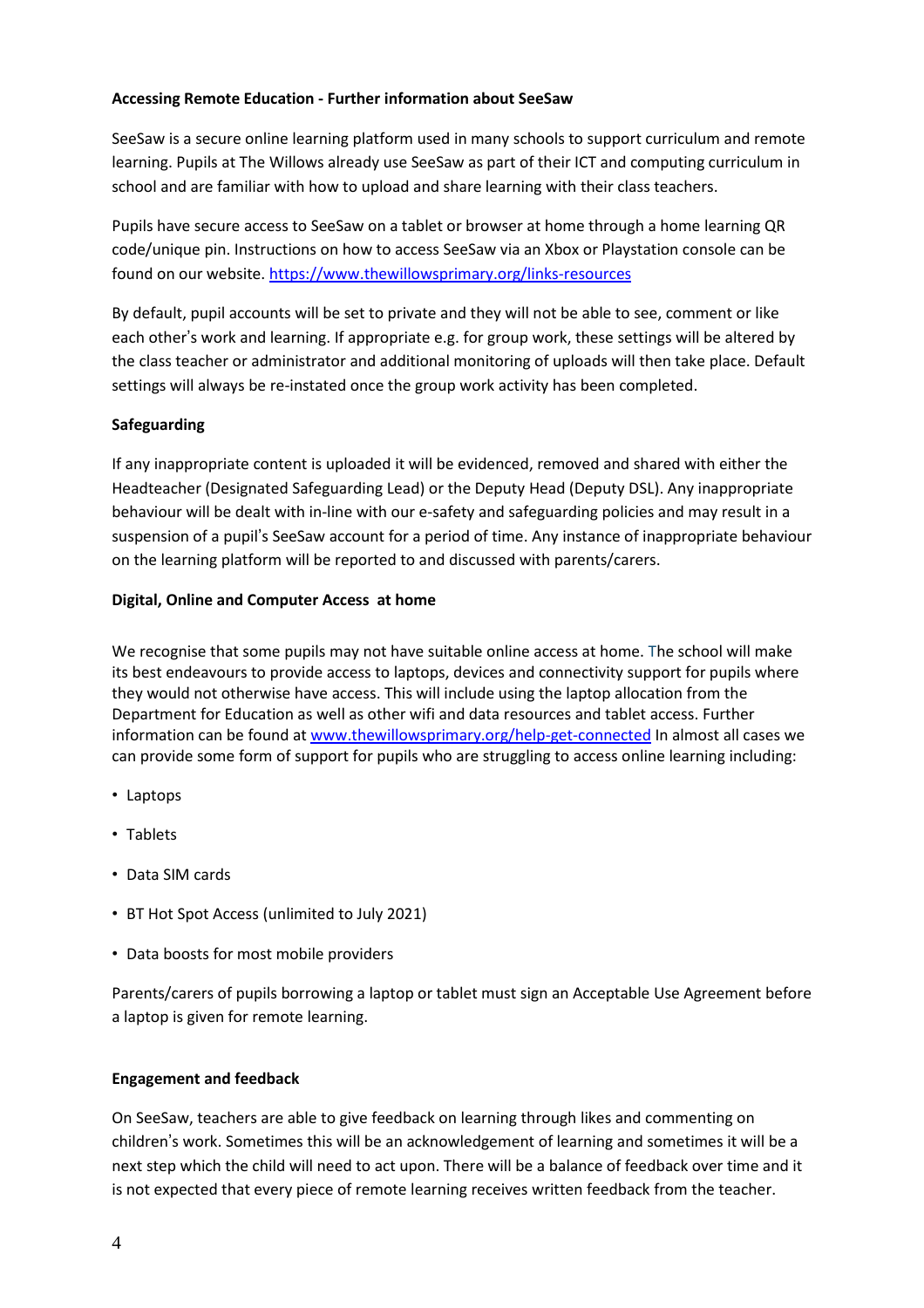## **Assessing children's work and progress**

Feedback can take many forms and may not always mean extensive written comments for individual children. For example, whole-class feedback or quizzes marked automatically via digital platforms are also valid and effective methods, amongst many others. SeeSaw provides the opportunity for feedback to be provided promptly online. It allows a dialogue to happen between the teacher and pupil/ parent and can be verbally recorder or written.

#### **Expectations for engagement and the support that parents and carers should provide at home.**

We expect:

- All parents to support their children to access SeeSaw and other resources as appropriate at home.
- Children to complete the tasks set at a suitable time during the day
- Children to upload completed work at a suitable time during the day

#### **Notifying parents of non-engagement**

Class teachers monitor who is engaging with online learning and report any concerns they have to the Headteacher or Deputy. If there is a lack of engagement from a pupil, parents will be contacted by a member of the Senior Leadership team to provide support or advice as required.

#### **Supporting pupils with additional needs**

We recognise that some pupils with special educational needs and disabilities (SEND), may not be able to access remote education without support from adults at home. We acknowledge the difficulties this may place on families, and we will work with parents and carers to support those pupils in the following ways:

- Teachers differentiate learning, for example within phonics and spelling groups to ensure that children get focussed learning activities that are targeted at their specific areas of development.
- All of our online inputs and videos can be accessed at any time to enable parents to support their children's remote learning at a time suitable to them.
- Parents' of children with SEND can contact school for support through our office email should they wish to speak to someone about their child.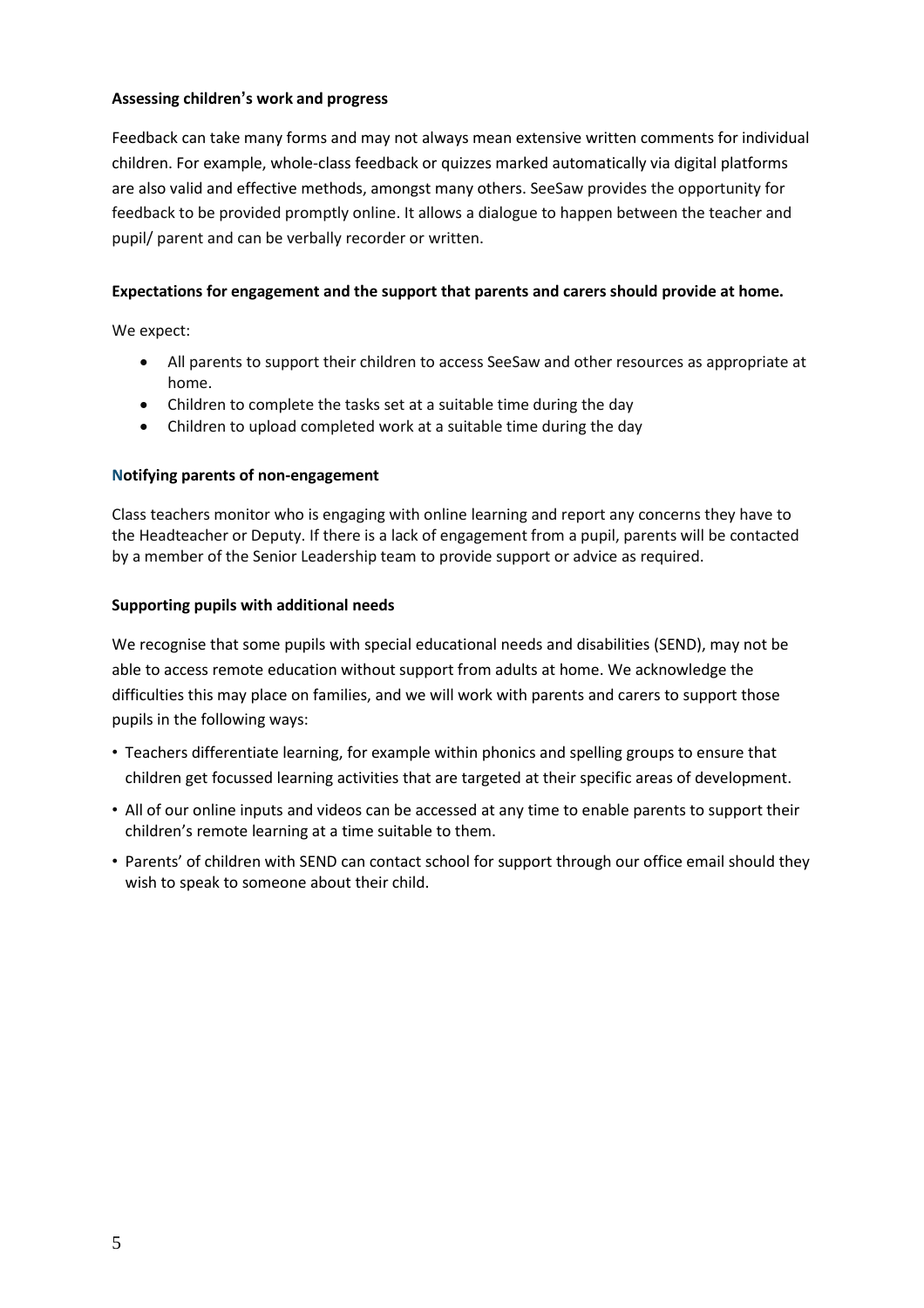# **Appendices**

# **Appendix I - Government Guidance** (as of September 25th 2020)

Where a class, group or small number of pupils needs to isolate, or there is a local lockdown requiring pupils to remain at home, we expect schools to have the capacity to offer immediate remote education. Schools are expected to consider how to continue to improve the quality of their existing offer and have a strong contingency plan in place for remote education provision.

In developing these contingency plans, we expect schools to:

- use a curriculum sequence that allows access to high-quality online and offline resources and teaching videos and that is linked to the school's curriculum expectations
- give access to high quality remote education resources
- select the online tools that will be consistently used across the school in order to allow interaction, assessment and feedback and make sure staff are trained in their use
- provide printed resources, such as textbooks and workbooks, for pupils who do not have suitable online access
- recognise that younger pupils and some pupils with SEND may not be able to access remote education without adult support and so schools should work with families to deliver a broad and ambitious curriculum

When teaching pupils remotely, we expect schools to:

- set assignments so that pupils have meaningful and ambitious work each day in a number of different subjects
- teach a planned and well-sequenced curriculum so that knowledge and skills are progressive, with a good level of clarity about what is intended to be taught and practised in each subject
- provide frequent, clear explanations of new content, delivered by a teacher in the school or through high-quality curriculum resources or videos
- gauge how well pupils are progressing through the curriculum, using questions and other suitable tasks and set a clear expectation on how regularly teachers will check work
- enable teachers to adjust the pace or difficulty of what is being taught in response to questions or assessments, including, where necessary, revising material or simplifying explanations to ensure pupils 'understanding
- plan a programme that is of equivalent length to the core teaching pupils would receive in school, ideally including daily contact with teachers

We expect schools to consider these expectations in relation to the pupils 'age, stage of development or special educational needs, for example where this would place significant demands